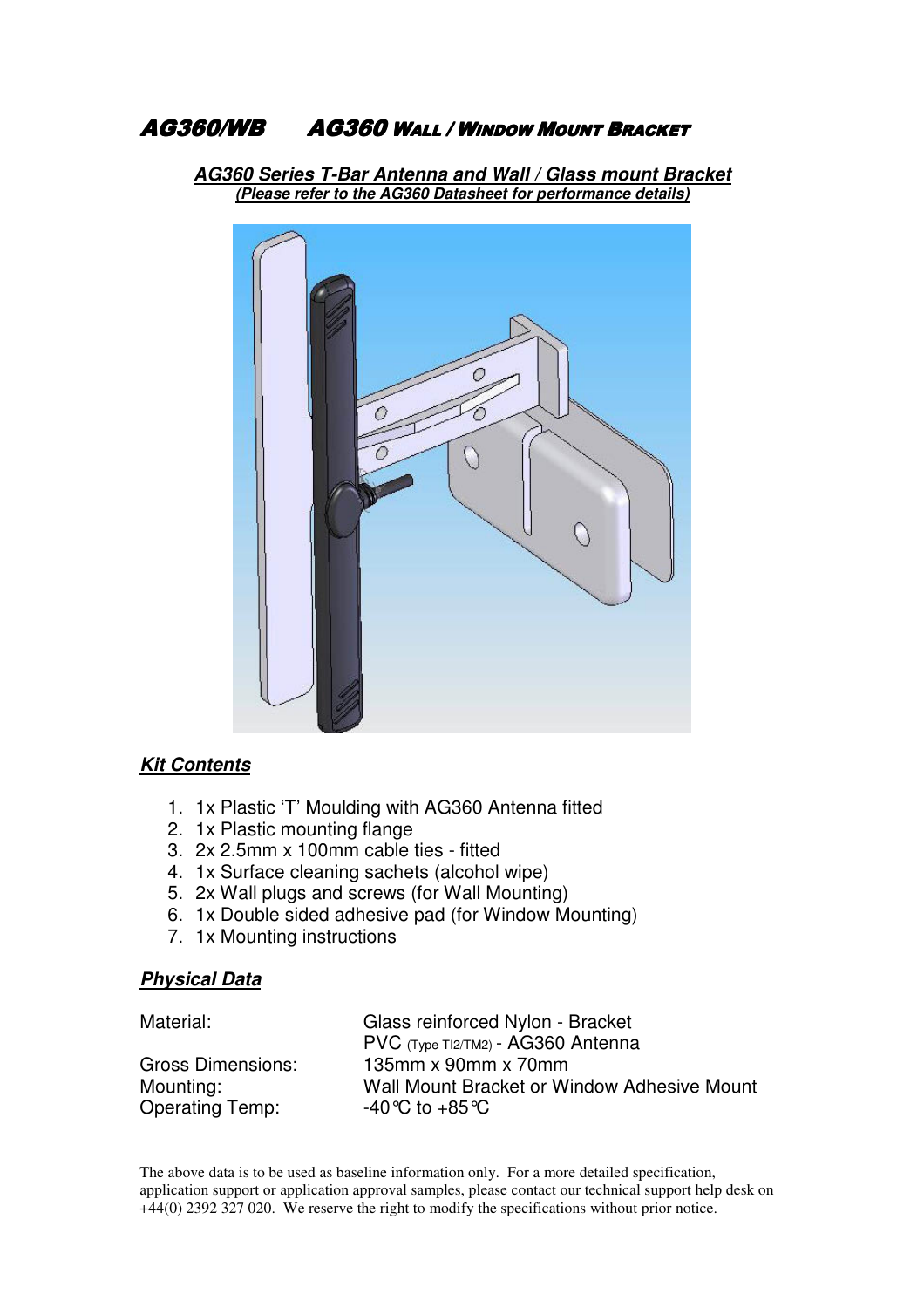



# AG360 Glass Mount Antenna



# **DESCRIPTION**

Waterproof / Flexible Multi-Band Dipole Antenna

# **APPLICATION**

*GSM850 GSM900 GSM1800 GSM1900 UMTS 2.1GHz (3G)*

## **KEY FEATURES**

#### *Multi-Band Dipole PCB Antenna*

*Frequency:* GSM850 GSM900 GSM1800 GSM1900 UMTS 2.1GHz (3G)

*VSWR:* Less than 2:1 in all bands

### *Physical Data*

*Gross Dimensions:* 131mm x 12mm x 4mm Black PVC (Type TI2/TM2) plastic

*Mounting:* Double-sided adhesive pad, 0.8mm thick

*Operating Temp:* -40°C to +85°C *Water Resistance:* Meets IP67

*Cable:* RG174 – Specified length (-0mm, +100mm)

*Impedance:* 50Ω

*Gain:* 2dBi

crimp type

*Connectors:* FME (f) Nickel-plated brass

CTi - Woolmer Way, Bordon, Hampshire. GU35 9QE - Tel - 01420 476767 Fax - 01420 477137

www.cti-int.com sales@armourauto.com CTI is a brand of Armour Automotive